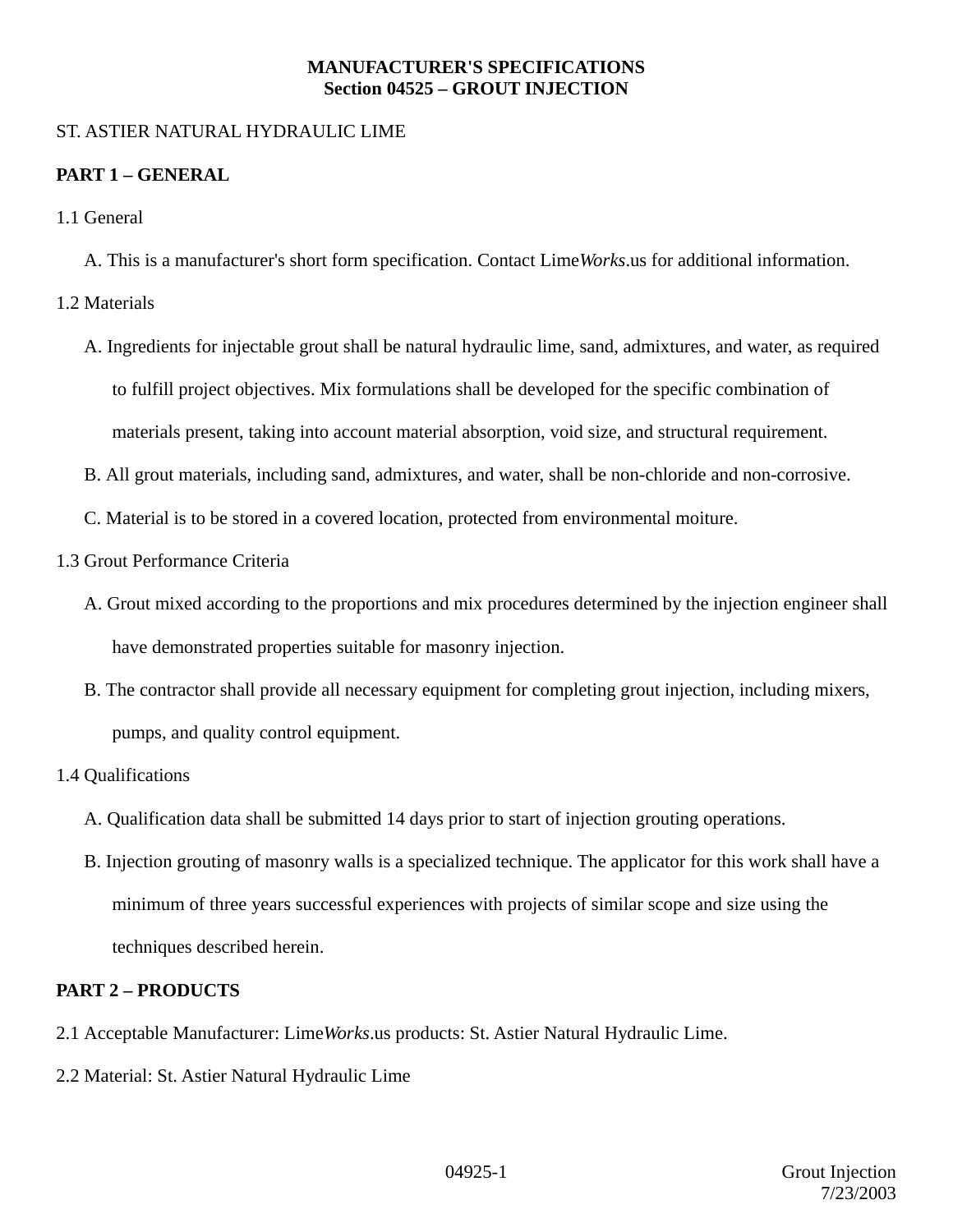## **PART 3 – EXECUTION**

- 3.1 Pre-Injection Evaluation
	- A. A visual assessment of masonry material condition should be conducted [and throughout each area to be injected, mapping the extent and size of any visible surface cracks, mortar blockages, mortar joint delaminations, cracked or spalled units, or other visible surface damage which may have an effect on grout confinement or the injection process itself.] [note any situations requiring special treatment before grout injection, such as wall penetrations, expansion joints, flashing, weepholes, and parapets.]

## 3.2 Preparation

- A. Surface Repairs
	- 1. Do not allow grout to flow into existing expansion joints. Seal around all wall penetrations (including electrical outlets, watercocks, doors, windows, etc.), flashing, and beam seats to prevent leakage such that all grout will be contained within the wall.
	- 2. Masonry walls containing significant interior voids such as empty or partially empty collar joints must have sufficient connection between wythes to resist injection pressure. Deficient areas shall be strengthened by installation of remedial dry-fix wall ties at a spacing not to exceed one tie equivalent per 2 square feet of wall area.

#### B. Injection Holes

1. Injection holes are to be drilled in the mortar joints. Holes for collar joint injection must be drilled through the exterior wythe to intercept the collar joint but not into the backup wythe. The diameter and spacing of injection holes shall be determined during the initial site investigation, but in no case should the hole diameter exceed inch nor the hole spacing exceed 16 inches vertical spacing and 48inches horizontal spacing.

#### 3.3 Grout Mixing

A. Mix all grout materials according to supplier's recommendations. Monitor flow times of grout using appropriate quality control procedures to verify proper formulation and mixing.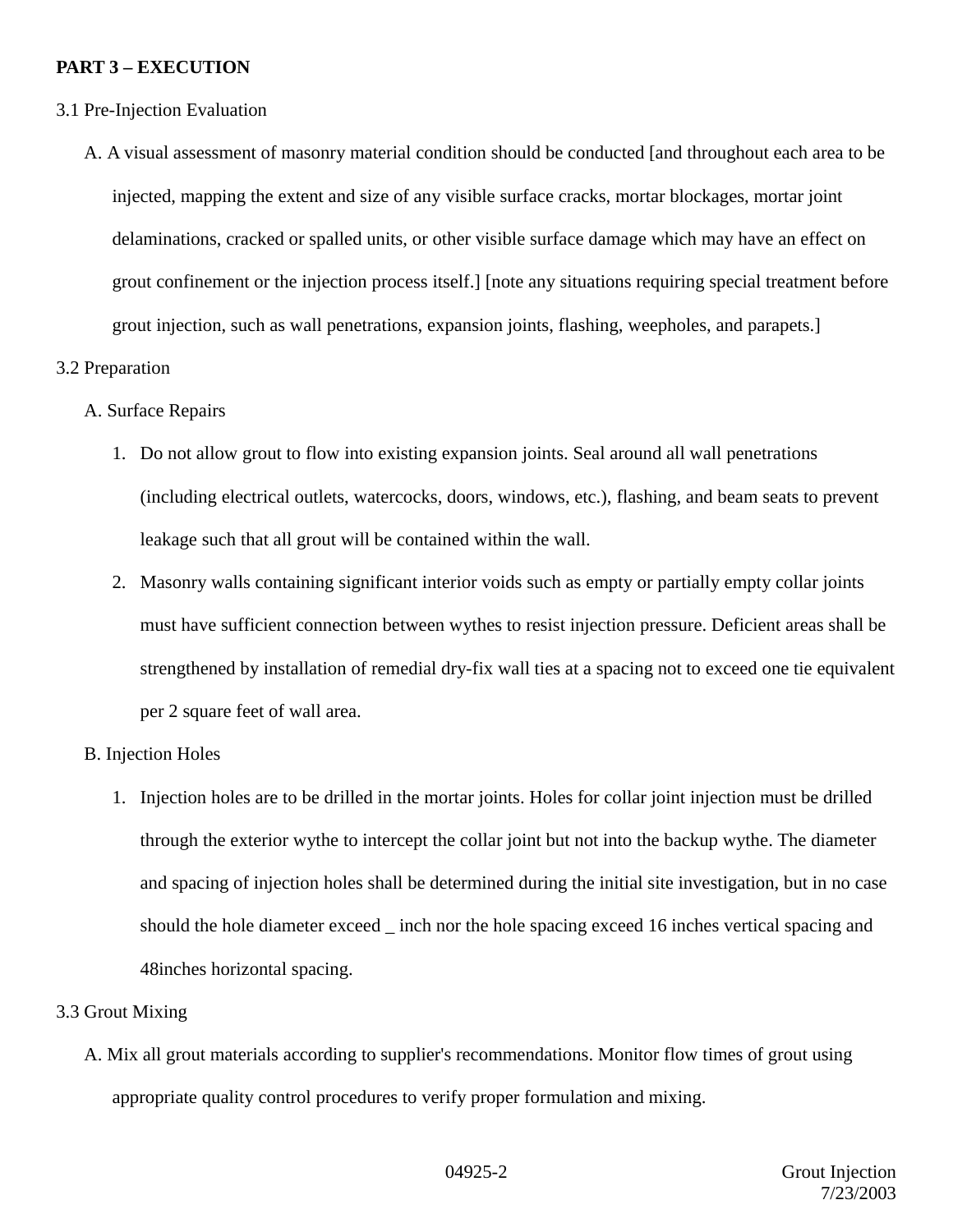## 3.4 Grout Injection

A. Grout injection will proceed within specific repair areas, delineated horizontally by control joints, corners, or returns, and vertically by story levels or flashing locations.

## B. Water Flushing

- 1. Flush all injection holes within the designated repair area with water before grout injection. [When operating outside in hot weather conditions, with temperatures greater than 90 F, additional water should be sprayed into each injection hole to cool and partially saturate the masonry.]
- 2. During the flushing procedure, check that water flows freely into each injection hole. If a hole is partially or totally blocked, drill a new injection hole approximately 4-inches (along the same row) to each side of the blocked hole. Do not allow pressure buildup in excess of 10 psi during flushing.
- 3. Immediately prior to grout injection (within 10 minutes) spray the masonry surface lightly with water, if necessary, to prevent grout adhesion. Keep a water hose and brush on hand during injection for cleaning any grout spills from the masonry surface.
- C. Grout Injection
	- 1. Injection shall proceed from the base of the repair area to the top, moving first across the wall horizontally and then upward, in lifts of 5 feet or less.
	- 2. Injection begins at the lower-most injection hole at one edge of the injection area. Holes must be plugged when grout flows from them. A small quantity of standing water may be present at the base course from the flushing procedure; do not plug holes along the base course until undiluted grout flows from each hole.
	- 3. Allow in-place grout to stiffen before proceeding to the next lift. Proceed with injection of the next lift as described above until all holes in the designated repair area have either been injected or plugged.